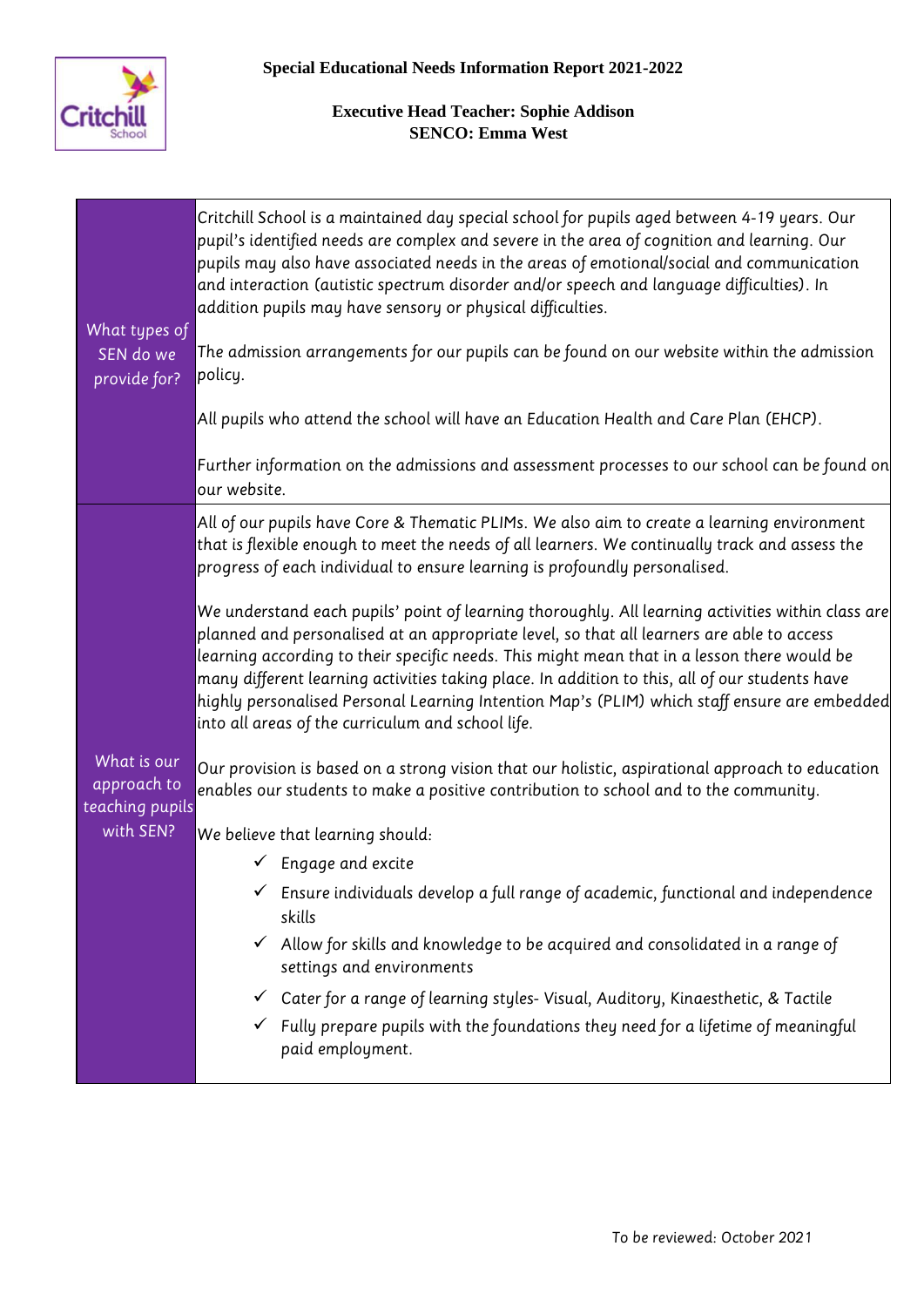

|                                 | The environment is designed to support children with individual needs e.g. visual timetables,<br>individual workstations, specialist resources and equipment etc.as required                                                                                                                                                                             |
|---------------------------------|----------------------------------------------------------------------------------------------------------------------------------------------------------------------------------------------------------------------------------------------------------------------------------------------------------------------------------------------------------|
|                                 | We ensure National Curriculum coverage and adapt and differentiate it to meet the needs of<br>our learners. We teach English, Mathematics and Computing as discrete subjects as well as<br>ensuring that they are embedded into our Thematic lessons.                                                                                                    |
|                                 | Our curriculum is also enriched with opportunities to learn in a variety of settings such as:                                                                                                                                                                                                                                                            |
|                                 | Hydrotherapy pool<br>$\bullet$                                                                                                                                                                                                                                                                                                                           |
| How do we                       | Soft play room                                                                                                                                                                                                                                                                                                                                           |
| adapt the                       | Sensory room                                                                                                                                                                                                                                                                                                                                             |
| curriculum and<br>learning      | Creative Technology room<br>$\bullet$                                                                                                                                                                                                                                                                                                                    |
| environment?                    | Outdoors<br>$\bullet$                                                                                                                                                                                                                                                                                                                                    |
|                                 | We also have access to specialist equipment and trainers including:                                                                                                                                                                                                                                                                                      |
|                                 | Rebound Therapy                                                                                                                                                                                                                                                                                                                                          |
|                                 | Eye gaze Technology                                                                                                                                                                                                                                                                                                                                      |
|                                 | Further information can be found on our website in the following documents:                                                                                                                                                                                                                                                                              |
|                                 | Aspirational Curriculum                                                                                                                                                                                                                                                                                                                                  |
|                                 | CEIAG curriculum                                                                                                                                                                                                                                                                                                                                         |
|                                 | Teaching and Learning Policy<br>$\bullet$                                                                                                                                                                                                                                                                                                                |
| How do we                       | We are committed to providing a range of opportunities for our children to learn together<br>alongside their mainstream peers. To this end, we have an Specialist Provision Lead who<br>facilitates partnerships with local mainstream schools as well as supporting other mainstream<br>pupils with SEN in schools across Mendip and our trust schools. |
| enable<br>pupils with<br>SEN to | We take part in collaborative events and learning opportunities with other local schools and<br> facilitate learning groups based at Critchill where our students can work with their peers from<br>other schools. These groups have included:                                                                                                           |
| engage in<br>activities with    | Music projects with a local Music Charity, Jackdaws                                                                                                                                                                                                                                                                                                      |
| other pupils                    | <b>Reading Projects</b><br>$\bullet$                                                                                                                                                                                                                                                                                                                     |
| who do not                      | Communication groups                                                                                                                                                                                                                                                                                                                                     |
| have SEN?                       | Sensory groups                                                                                                                                                                                                                                                                                                                                           |
|                                 | As a school, we regularly take part in cross county sporting events as well as local community<br>based projects including working with other schools within the Frome Learning Partnership<br>(FLP)                                                                                                                                                     |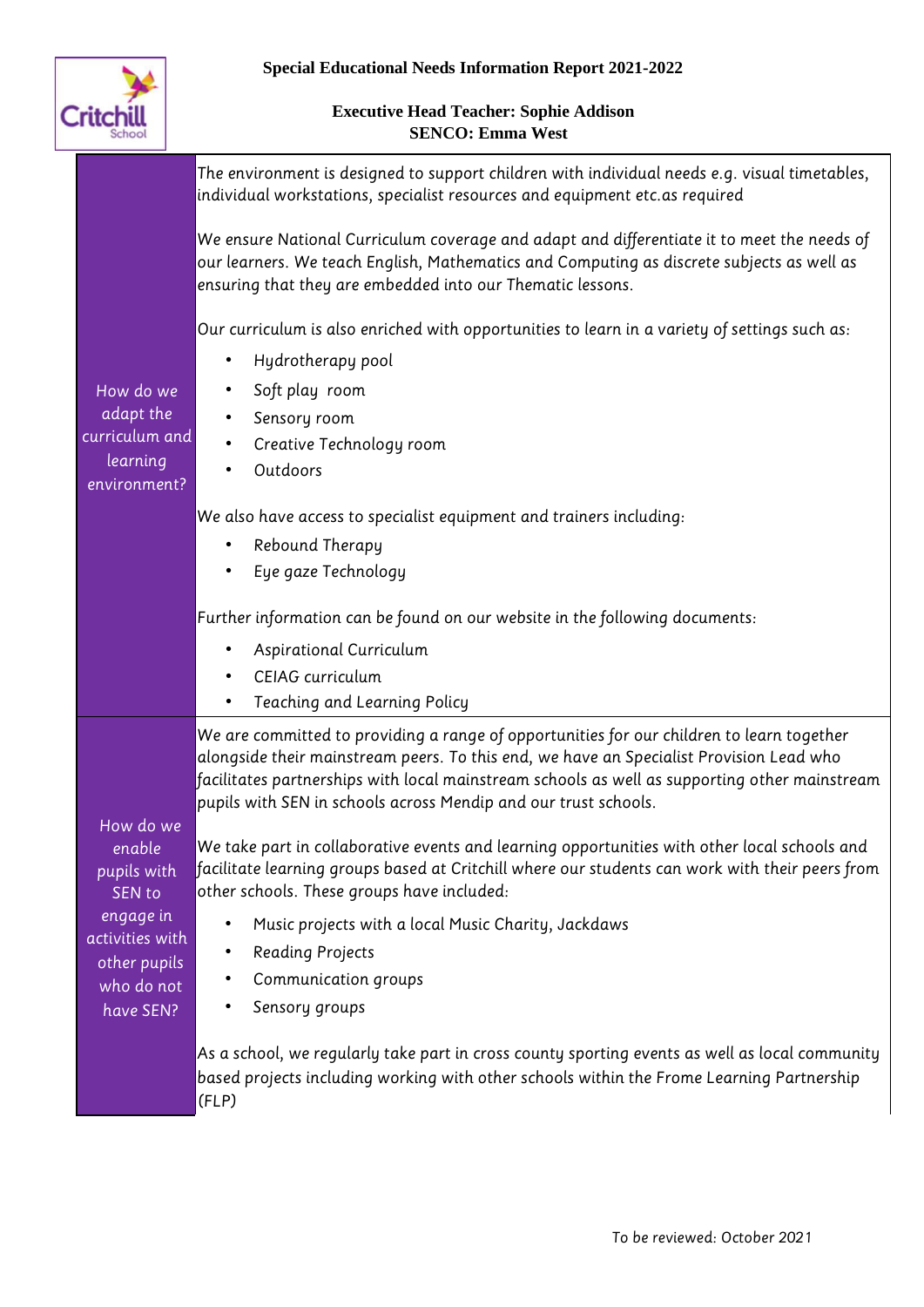

| How do we<br>consult parents<br>of pupils with<br><b>SEN</b> and involve<br>them in their<br>child's<br>education? | At Critchill School parents are fully included in the process of working with their<br>children/young adults.<br>This includes:<br>Initial visits to school<br>$\bullet$<br>Introductory meetings<br>$\bullet$<br>School entry plan meetings for all pupils regardless of age<br>$\bullet$<br>Daily home/school book for information exchanges and key messages<br>Parent/Carer and teacher meetings (PLIM) including update from professionals<br>$\bullet$<br>Annual Review meeting and report<br>$\bullet$<br>Parental representation on Governing Body<br>$\bullet$<br>Parent involvement in changes in school through informal and formal consultation $\bullet$<br>$\bullet$<br>Friends of Critchill                                                                                                                                                                                                                                                                                                                                                                                                                                                                                                                                                                                                                                                                                               |  |
|--------------------------------------------------------------------------------------------------------------------|----------------------------------------------------------------------------------------------------------------------------------------------------------------------------------------------------------------------------------------------------------------------------------------------------------------------------------------------------------------------------------------------------------------------------------------------------------------------------------------------------------------------------------------------------------------------------------------------------------------------------------------------------------------------------------------------------------------------------------------------------------------------------------------------------------------------------------------------------------------------------------------------------------------------------------------------------------------------------------------------------------------------------------------------------------------------------------------------------------------------------------------------------------------------------------------------------------------------------------------------------------------------------------------------------------------------------------------------------------------------------------------------------------|--|
| How do we<br>consult pupils<br>with SEN and<br>their<br>education?                                                 | All children and young people in our school are treated with dignity and respect. There is full<br>personalisation for the curriculum for each pupil in order that they can access and experience<br>success through-out their school life.<br>At Critchill School each student has 2 Personal Learning Intention Map's (PLIM.)<br>Core PLIM: Incudes 2 Personal Learning Intentions for English and 2 Personal Learning<br>Intentions for Maths.<br>Thematic PLIM: Includes aspirational personal learning intentions in eight key priority<br>learning areas.<br>involve them in Students and their parents/carers are involved in contributing to PLIMs and reviewing their<br>progress against them throughout the school year.<br>Our children are encouraged to self-elect into different 'teams.' Which meet regularly at<br>lunchtimes. These teams allow students to contribute to and decide on a variety of aspects of<br>school life. Adults attend these teams but they are facilitated by the children. It is an<br>opportunity for pupils to use the school community to find out more about themselves, what<br>they want to do in the future and then gain skills in order to help achieve their goals. Currently<br>teams include Wellbeing Team and Sports team.<br>The assessment and annual review process of EHC Plans includes the choices and views of<br>pupils as appropriate. |  |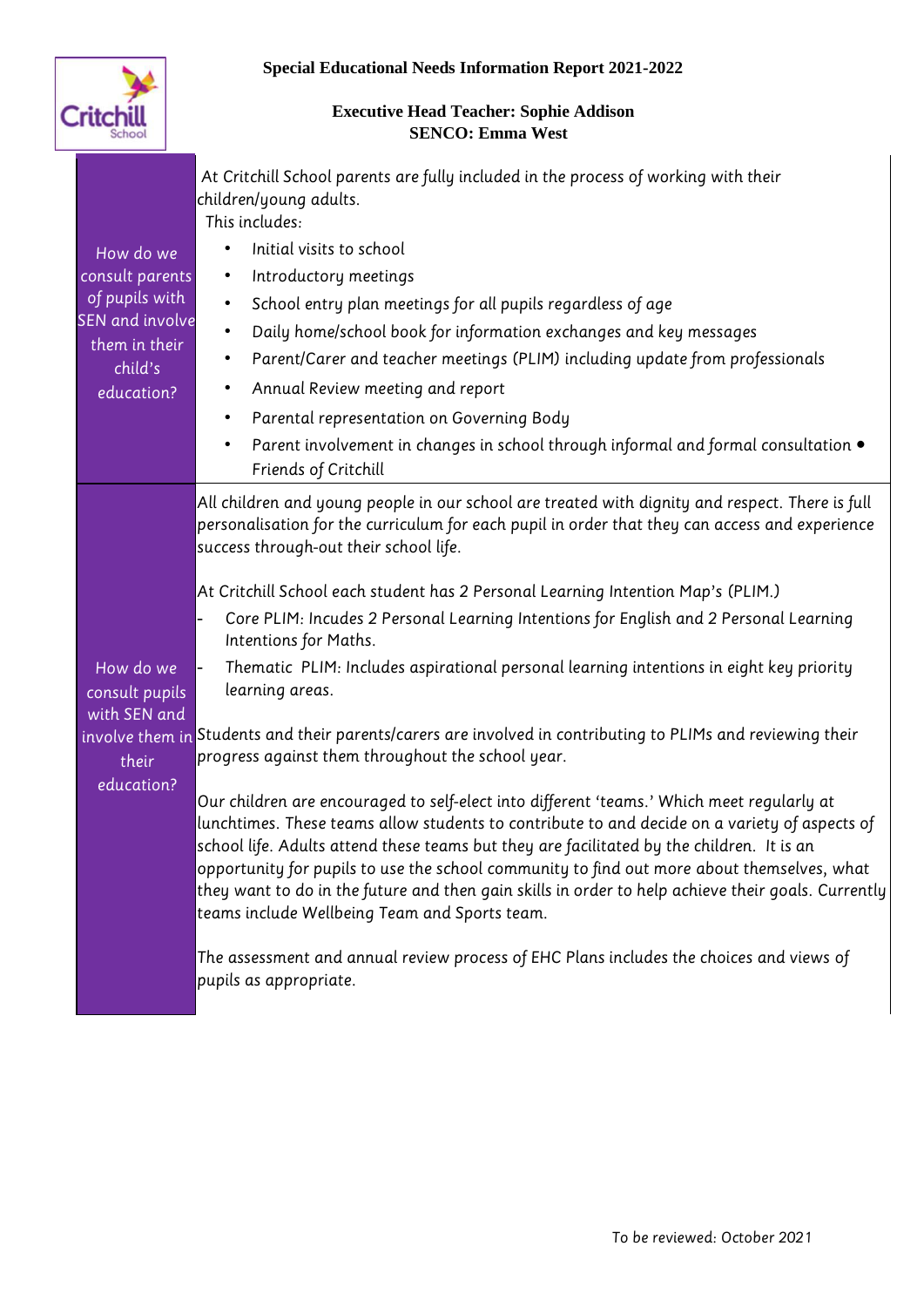

| How do we<br>assess and<br>review pupils'                         | We have a cycle of assessment activities which assess our pupils to ensure that they make<br>rapid and sustained progress depending on their individual starting points. We audit a pupil's<br>strengths and needs each year in relation to progress s/he makes during the previous year.<br>From this, we design PLIMs. We have six PLIM moderation events each academic year which<br>challenge our staff to consider how they can adapt their teaching to maximise learning<br>opportunities.<br>Children have PLI's focused on the following key priority learning areas: Maths and English,<br>My ICT, My Communication, My World Connections, My Self and Body, My Play/Leisure, My |
|-------------------------------------------------------------------|-------------------------------------------------------------------------------------------------------------------------------------------------------------------------------------------------------------------------------------------------------------------------------------------------------------------------------------------------------------------------------------------------------------------------------------------------------------------------------------------------------------------------------------------------------------------------------------------------------------------------------------------------------------------------------------------|
| progress<br>towards their<br>outcomes?                            | Thinking, My Community and contribution and My Creativity.<br>We also use a range of assessment tools to monitor and track our pupils progress (social and                                                                                                                                                                                                                                                                                                                                                                                                                                                                                                                                |
|                                                                   | academic) including:                                                                                                                                                                                                                                                                                                                                                                                                                                                                                                                                                                                                                                                                      |
|                                                                   | PLIM tracking<br>$\bullet$                                                                                                                                                                                                                                                                                                                                                                                                                                                                                                                                                                                                                                                                |
|                                                                   | THRIVE (Social and Emotional aspects of development)                                                                                                                                                                                                                                                                                                                                                                                                                                                                                                                                                                                                                                      |
|                                                                   | Bug Club (Phonics)                                                                                                                                                                                                                                                                                                                                                                                                                                                                                                                                                                                                                                                                        |
|                                                                   | Further information can be found on our website in the Assessment Policy                                                                                                                                                                                                                                                                                                                                                                                                                                                                                                                                                                                                                  |
| How do we<br>support<br>pupils moving<br>between<br>of education? | When a pupil is due to enter Critchill School we ensure an appropriate period of transition from<br>their former school through good liaison with school staff. New families are invited in for a<br>school tour and School Entry Plan meeting so that we can get to know the Strengths, Needs<br>and Interests of the child so that learning can be personalised from the beginning of their<br>learning journey at Critchill.                                                                                                                                                                                                                                                           |
|                                                                   | All transitions within school are well planned for as children and students move from class to<br>class and phase to phase. At the end of each academic year students undertake 'Transition<br>different phases pays' in their new classes to prepare them for the new academic year.                                                                                                                                                                                                                                                                                                                                                                                                     |
|                                                                   | Parents/carers always have the opportunity to meet the new teacher and class staff through<br>formal arrangements such as Annual Reviews and PLIM evenings and informally at social<br>events.                                                                                                                                                                                                                                                                                                                                                                                                                                                                                            |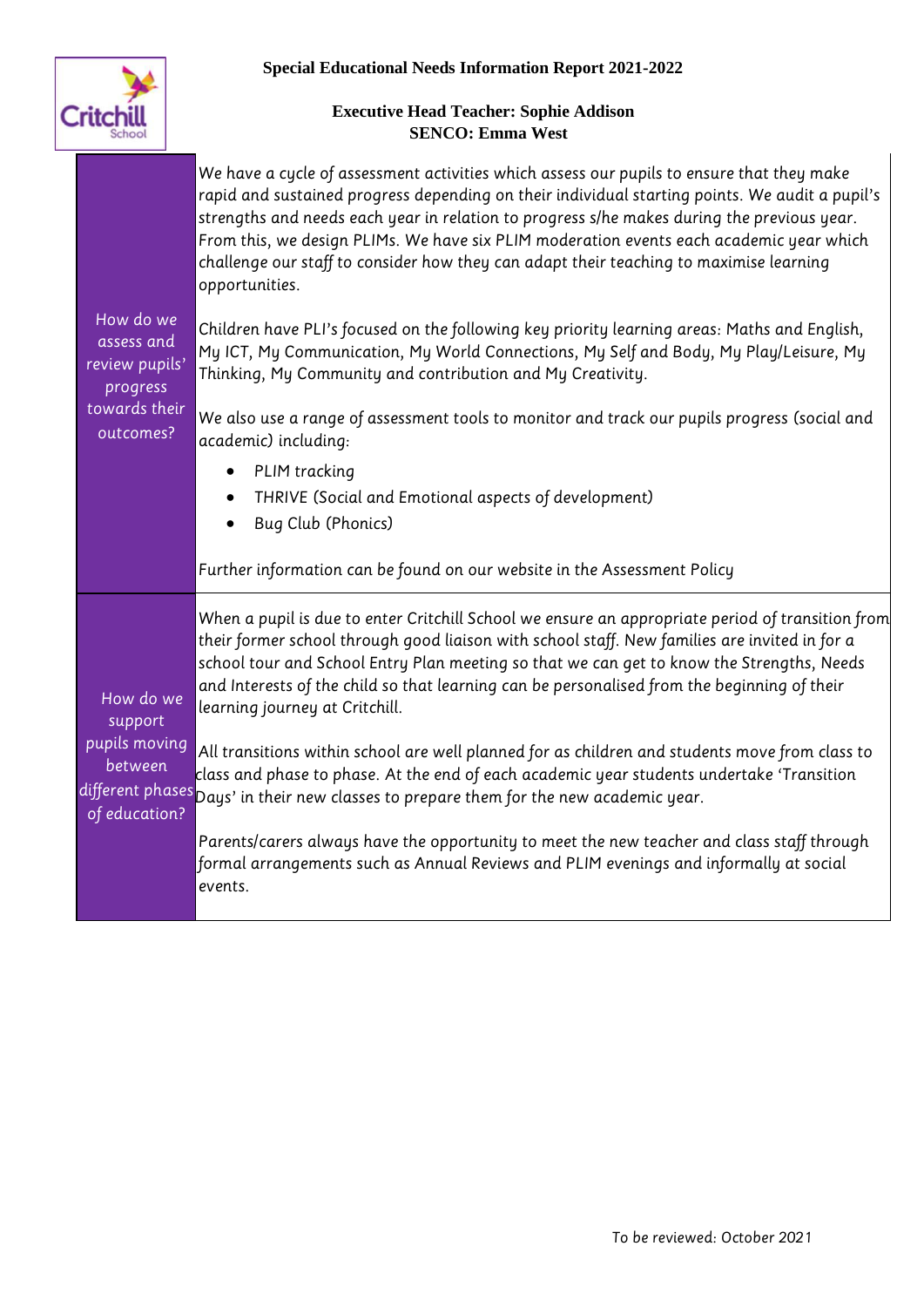

| How do we<br>support pupils                                                                            | At Critchill school we strongly believe that all of our pupils should aspire to be<br>valuable, contributing members of the local and wider community.                                                                                                                                                                                                                                                                                                                                                                                                                                                                                             |
|--------------------------------------------------------------------------------------------------------|----------------------------------------------------------------------------------------------------------------------------------------------------------------------------------------------------------------------------------------------------------------------------------------------------------------------------------------------------------------------------------------------------------------------------------------------------------------------------------------------------------------------------------------------------------------------------------------------------------------------------------------------------|
|                                                                                                        | Students are supported in planning for their transition from school to adult<br>life. Preparation is evident across both our curriculum and within our PLIMs.<br>Our post 16 students undertake much of their learning within the local<br>community.                                                                                                                                                                                                                                                                                                                                                                                              |
|                                                                                                        | Post 16 students undertake a range of learning in order to prepare them for<br>their next steps. This includes functional skills in English and Mathematics,<br>Level 1 Food Hygiene and Bronze Arts Award. Some work towards gaining<br>accreditation in Life and Living skills. At Critchill school we place a high<br>importance on preparing our P16 students for:                                                                                                                                                                                                                                                                             |
| preparing for<br>adulthood?                                                                            | Moving into employment                                                                                                                                                                                                                                                                                                                                                                                                                                                                                                                                                                                                                             |
|                                                                                                        | Future learning                                                                                                                                                                                                                                                                                                                                                                                                                                                                                                                                                                                                                                    |
|                                                                                                        | Health<br>$\bullet$                                                                                                                                                                                                                                                                                                                                                                                                                                                                                                                                                                                                                                |
|                                                                                                        | Independent living                                                                                                                                                                                                                                                                                                                                                                                                                                                                                                                                                                                                                                 |
|                                                                                                        | Self-development and personal skills<br>$\bullet$                                                                                                                                                                                                                                                                                                                                                                                                                                                                                                                                                                                                  |
|                                                                                                        | Citizenship and Community contribution<br>$\bullet$                                                                                                                                                                                                                                                                                                                                                                                                                                                                                                                                                                                                |
|                                                                                                        | As part of our Working Futures programme we work closely with our local<br>business community to set up sustainable links that will provide Critchill<br>students with work experience opportunities that match their skill sets,<br>interests and will build skills that employers need in the future.                                                                                                                                                                                                                                                                                                                                            |
| How do we<br>support pupils<br>with SEN to<br>improve their<br>emotional and<br>social<br>development? | We are an inclusive school that holds a child's emotional and social development as a priority.<br>The class teachers have an overall responsibility for the pastoral, medical and social care of<br>every child in their class.                                                                                                                                                                                                                                                                                                                                                                                                                   |
|                                                                                                        | Critchill School also has members of staff who have undergone THRIVE practitioner training.<br>The key concepts of this have been shared with all staff and are part of our whole school<br>approach. The Thrive approach uses a developmental model to help us understand how our<br>learners develop socially and emotionally from birth through to adulthood. This model gives<br>us a framework for understanding what healthy child development looks like in terms of<br>behaviour and learning and clarifies what the role of adults in student's lives should be in<br>facilitating a child's development at each of the different stages. |
|                                                                                                        | Furthermore we are able to use the THRIVE approach to:                                                                                                                                                                                                                                                                                                                                                                                                                                                                                                                                                                                             |
|                                                                                                        | interpret children's behaviour<br>٠                                                                                                                                                                                                                                                                                                                                                                                                                                                                                                                                                                                                                |
|                                                                                                        | identify particular developmental needs<br>$\bullet$                                                                                                                                                                                                                                                                                                                                                                                                                                                                                                                                                                                               |
|                                                                                                        | choose appropriate and targeted interventions                                                                                                                                                                                                                                                                                                                                                                                                                                                                                                                                                                                                      |
|                                                                                                        | track progress within students social and emotional development                                                                                                                                                                                                                                                                                                                                                                                                                                                                                                                                                                                    |
|                                                                                                        | The school Anti-Bullying Policy can be found on the school website. Parents can also contact                                                                                                                                                                                                                                                                                                                                                                                                                                                                                                                                                       |
|                                                                                                        | the school office for a paper copy.                                                                                                                                                                                                                                                                                                                                                                                                                                                                                                                                                                                                                |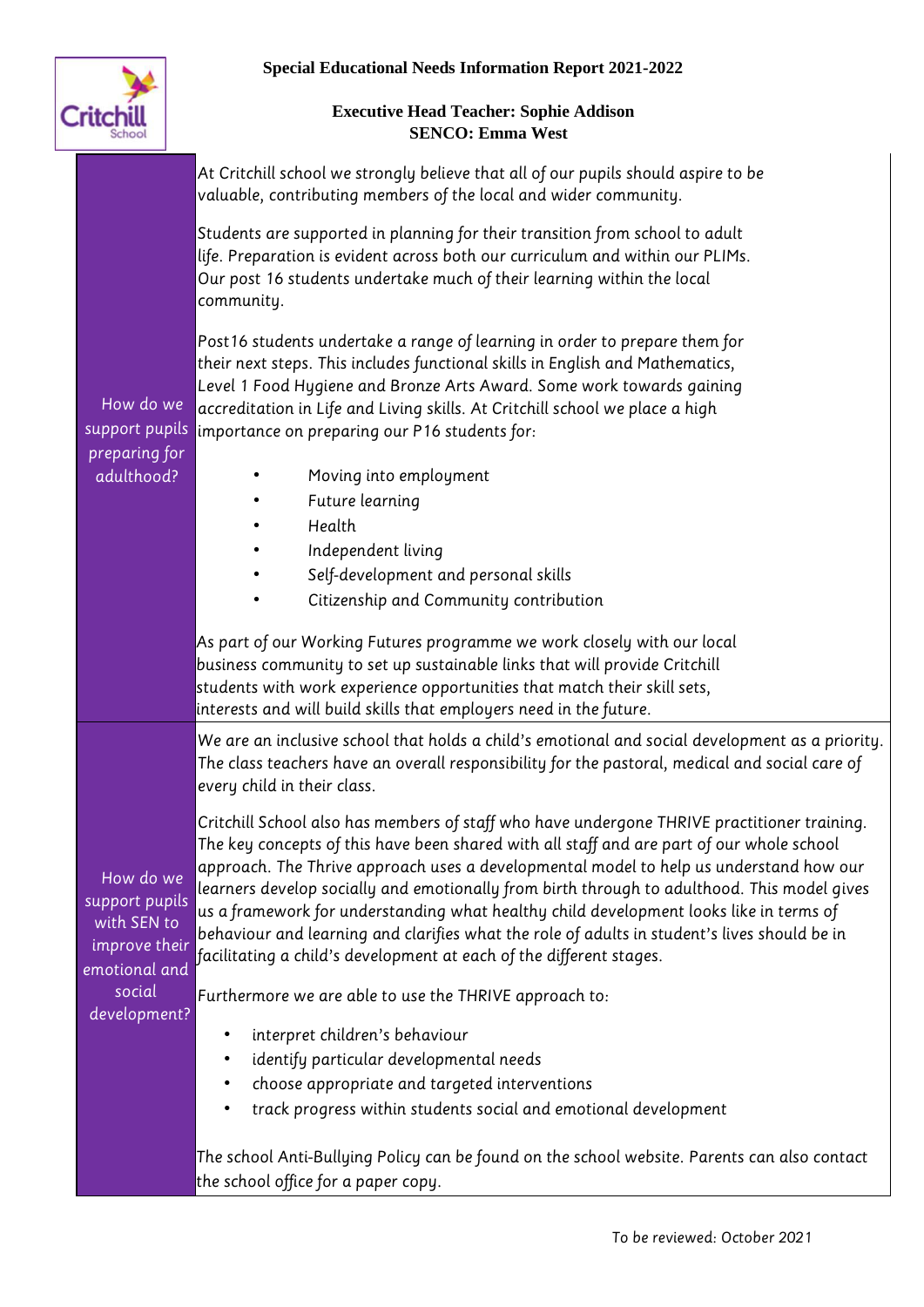

| What<br>expertise and<br>training do our<br>staff have to<br>support pupils | Critchill School is highly committed to ongoing training of staff. We track all staff training<br>ensuring it is up to date and statutory duties are met.                                                                                                                                                                                                                                                                          |
|-----------------------------------------------------------------------------|------------------------------------------------------------------------------------------------------------------------------------------------------------------------------------------------------------------------------------------------------------------------------------------------------------------------------------------------------------------------------------------------------------------------------------|
|                                                                             | All staff have clear job descriptions which detail the required qualifications for each post in<br>school. Training is specifically related to the needs of learners in our school and also as<br>required by statutory guidance. Last year we had a member of our staff team, successfully<br>complete the 'Straight to Teach' Teacher training programme and this year we have another<br>staff member going through the course. |
|                                                                             | Our annual Continued Professional Development (CPD) program consists of compulsory and<br>optional CPD as outlined in our CPD timetable.                                                                                                                                                                                                                                                                                           |
|                                                                             | At Critchill School we believe that:<br>Good-quality CPD develops individuals and makes a measurable and significant<br>contribution to school improvement.                                                                                                                                                                                                                                                                        |
| with SEN?                                                                   | CPD should provide our staff with the freedom to innovate and try out different<br>$\bullet$<br>interventions to meet the needs of our pupils                                                                                                                                                                                                                                                                                      |
|                                                                             | Professional learning is most effective when teachers collaborate and share practice                                                                                                                                                                                                                                                                                                                                               |
|                                                                             | Other staff continue to gain a range of certificates to mark their commitment to courses such<br>as Rebound Therapy, Paediatric First Aid and External Visit Leaders.                                                                                                                                                                                                                                                              |
|                                                                             | We continue to commit to having qualified trainers in school for courses such as Team Teach,<br>Sign-a-Long and The Engagement Model training.                                                                                                                                                                                                                                                                                     |
|                                                                             | Critchill School supports its staff to access a wide range of information on appropriate<br>interventions for pupils with different types of need, and to access associated training to<br>ensure they have the necessary knowledge and expertise.                                                                                                                                                                                 |
|                                                                             | We also secure specialist expertise through ensuring:                                                                                                                                                                                                                                                                                                                                                                              |
| How will we<br>secure specialist<br>expertise?                              | • Support from external agencies up-skilling staff.<br>• Bespoke training appropriate to meet the needs of our learners                                                                                                                                                                                                                                                                                                            |
|                                                                             | • Support from other agencies such as Speech and Language, Occupational therapy,<br>Physiotherapy and Advisory Teachers                                                                                                                                                                                                                                                                                                            |
|                                                                             | . Specialist teachers and TAs leading specific areas of SEN Training to up-skill other staff e.g.<br>Team Teach, THRIVE and Teacher of Visual Impairment                                                                                                                                                                                                                                                                           |
|                                                                             | Professional partners such as Integrated Therapy Service (ITS) are involved in working with<br>students, training staff, designing and monitoring specialist programmes and reporting to<br>families.                                                                                                                                                                                                                              |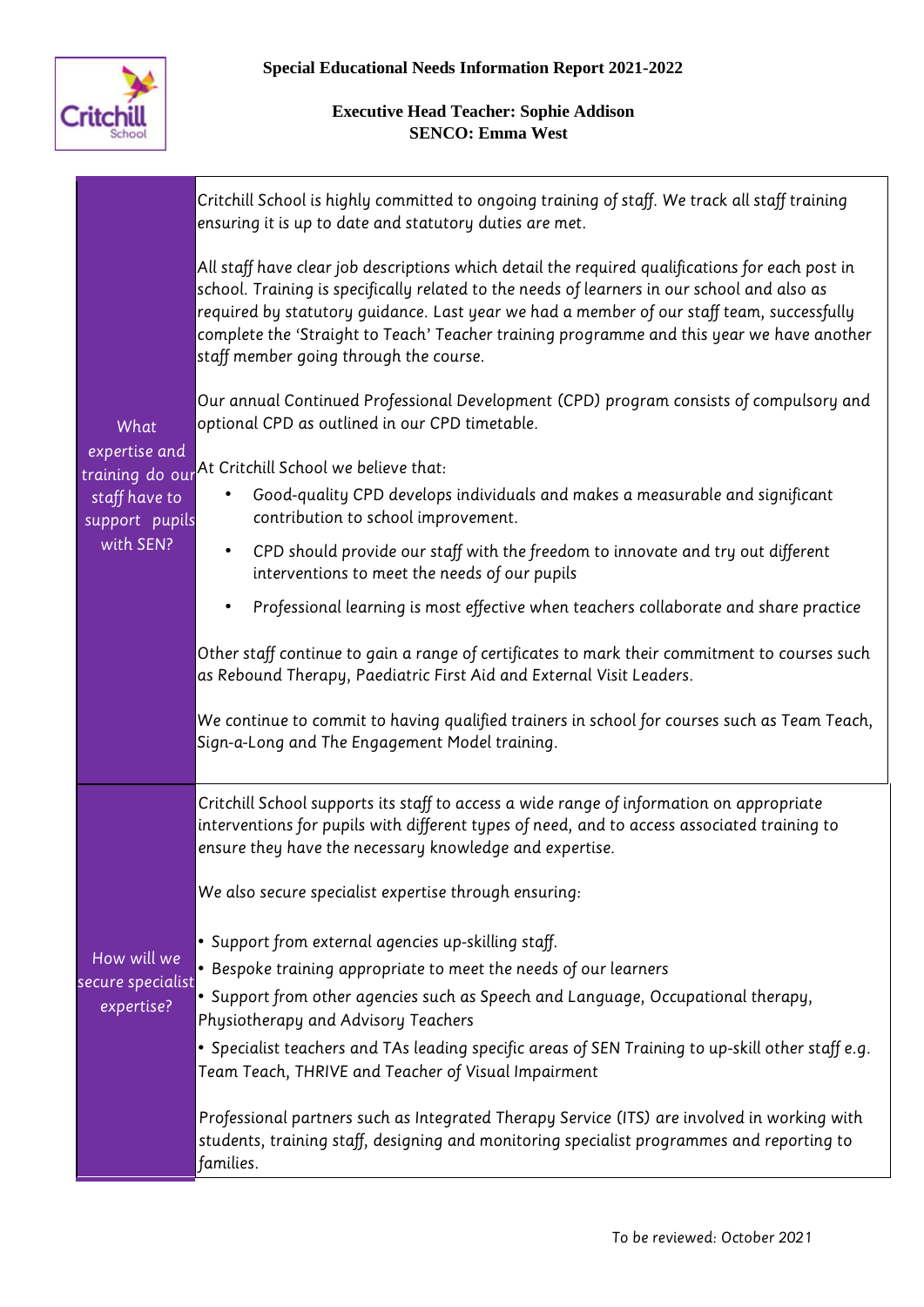

| How will we<br>secure<br>equipment<br>and facilities<br>to support<br>pupils with<br>SEN?                                         | Critchill School is fully accessible for wheelchair users being on one level.                                                                                                                                                                                                                                                                                                                                                                                                                                                                                                                              |
|-----------------------------------------------------------------------------------------------------------------------------------|------------------------------------------------------------------------------------------------------------------------------------------------------------------------------------------------------------------------------------------------------------------------------------------------------------------------------------------------------------------------------------------------------------------------------------------------------------------------------------------------------------------------------------------------------------------------------------------------------------|
|                                                                                                                                   | We have reviewed and enhanced curriculum resources in response to the new curriculum.                                                                                                                                                                                                                                                                                                                                                                                                                                                                                                                      |
|                                                                                                                                   | Our SEN policy details the wide range of provision for our children including the range of<br>equipment and facilities for children with different needs. This policy can be found on our<br>website and is reviewed annually.                                                                                                                                                                                                                                                                                                                                                                             |
|                                                                                                                                   | All parents and families are welcome to visit the school prior to their child or young person<br>attending the school. We welcome the opportunity to show others our calm and purposeful<br>school.                                                                                                                                                                                                                                                                                                                                                                                                        |
| How do we<br>involve other<br>organisations<br>in meeting the<br>needs of pupils<br>with SEN and<br>supporting<br>their families? | As a school we work closely with any external agencies that we feel are relevant to supporting<br>individual children's' needs within our school including: GPs, school nurse, CAMHS (Child and<br>Adolescent Mental Health Service), clinical psychologist, paediatricians, speech and language<br>therapists, occupational and physiotherapists, social workers, educational psychologists and<br>specialist advisory teachers. The staff at Critchill School generally co-ordinate other<br>professional meetings when the above can be involved. These include Annual Reviews and<br>Parents evenings. |
| How do we<br>evaluate the<br>effectiveness<br>of our SEN<br>provision?                                                            | The Senior Leadership Team (SLT) regularly undertakes evaluation of the school and its<br>effectiveness culminating in a summary self-evaluation. This is shared and scrutinised by the<br>local governing body and Multi academy trust who analyse and challenge where appropriate.                                                                                                                                                                                                                                                                                                                       |
|                                                                                                                                   | The Trust, governing body and whole staff are involved in the review and revision of the School<br>Improvement Plan (SIP). Judgements are made of the achievements of school initiatives, the<br>impact on the pupils and this then in turn provides information to populate the summary self<br>evaluation.                                                                                                                                                                                                                                                                                               |
|                                                                                                                                   | On a termly basis, the SLT analyse data collected from assessment of both PLIMs. This analysis<br>helps to shape the pupil progress meetings with teachers, which in turn informs teachers'<br>planning to ensure that the needs of all pupils are met.                                                                                                                                                                                                                                                                                                                                                    |
|                                                                                                                                   | Strengths and Needs analysis' are carried out on entry to the school with parents/carers and<br>other placement views are also taken into consideration, when carrying out these baseline<br>assessments.                                                                                                                                                                                                                                                                                                                                                                                                  |
|                                                                                                                                   | Each term the pupils' PLIM are shared with parents and they are invited, if they wish, to come<br>in and discuss the priority learning intentions contained within them.<br>There are formal opportunities for parents to discuss their child's progress, but they will<br>always have the opportunity to come into school to talk over any concerns, issues or find out<br>more about the provision for their child.                                                                                                                                                                                      |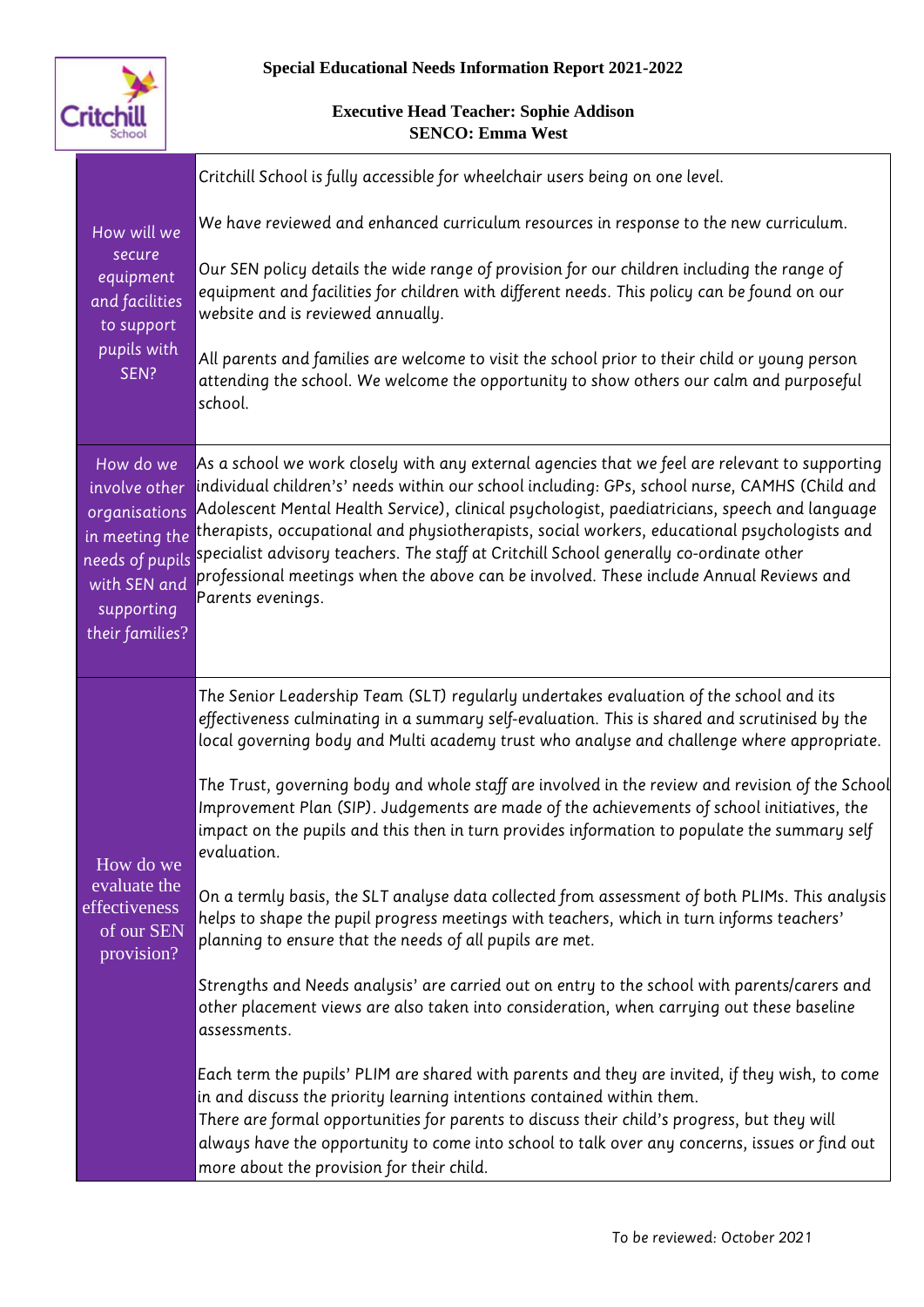

| children with If you would like to contact the governors please telephone the school on 01373 464148 or                                                                                                                                                                                                                                                                                             |
|-----------------------------------------------------------------------------------------------------------------------------------------------------------------------------------------------------------------------------------------------------------------------------------------------------------------------------------------------------------------------------------------------------|
| As a school we work hard to be in effective communication with students and their families<br>committed to taking all concerns seriously and endeavour to be open and accessible so that                                                                                                                                                                                                            |
| If the situation arises where families have a concern about the provision being made for their<br>child or the impact of that provision we suggest that in the first instance young people and<br>parents talk to class teachers. If the class teacher has been unable to reassure them that needs<br>Leadership Team and then the Head Teacher If they are still not satisfied they should consult |
| Parent and Family Support Advisers have been appointed to schools across Somerset to work                                                                                                                                                                                                                                                                                                           |
| The overall aim of the PFSA role is to respond to early indications that children and families                                                                                                                                                                                                                                                                                                      |
|                                                                                                                                                                                                                                                                                                                                                                                                     |
|                                                                                                                                                                                                                                                                                                                                                                                                     |
| directly with children and their mothers, fathers and carers along with other agencies and<br>. To encourage parents and carers to take an active part in their child's education and the                                                                                                                                                                                                           |